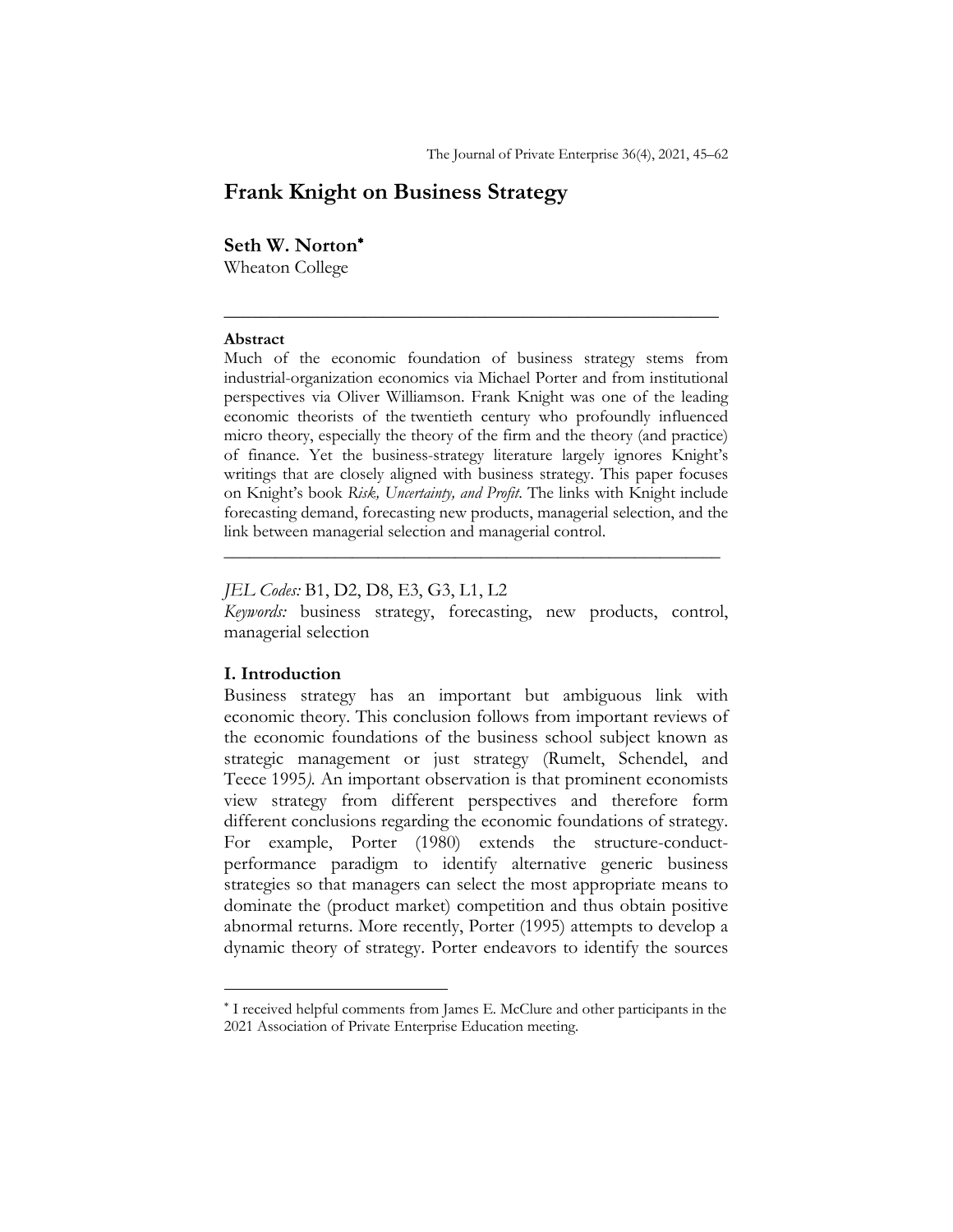of success of real-world enterprises. In sharp contrast, Williamson (1995) extends the new institutional economics to business and corporate strategy. Williamson builds on Hayek in eschewing strategy that focuses on competitors and focuses on controlling costs and stimulating cost-reducing innovation, A third view is associated with Nelson (1995), who builds on his work with Winter (Nelson and Winter 1982) and ultimately on Penrose (1959). Nelson focuses on the diversity of firms and the design of unique strategies to enhance the probabilities for survival and success. Other notable economic perspectives on strategy exist, including game theory (Saloner 1995) and historical approaches (Chandler 1962, 1977, 1990).

My purpose in this paper is to show that these links between economics and the study of strategy are incomplete. The writings of the eminent twentieth-century economist Frank Knight contain considerable relevant commentary for students of business strategy. Although Knight is recognized somewhat in the strategy literature, such as in Rumelt, Schendel and Teece (1995, p. 15), Williamson (1985, pp. 243, 301), and Williamson (1995, pp. 366–67), the literature ignores Knight's most distinctive observations on strategy. For example, Michael Porter's (1981) discussion of the contributions of the economics subfield of industrial organization to the study of strategic management does not mention Frank Knight. However, Knight's purpose in writing *Risk, Uncertainty and Profit* was to understand the operation of a free-enterprise system. Moreover, Knight clearly devotes substantial attention to the operation of firms within the free-enterprise system. These subjects address important issues in management strategy.

The remainder of this paper is organized as follows. Section 2 describes the meaning of strategy. Section 3 identifies relevant assertions and arguments raised by Knight and related to Knight's observations regarding important strategic decisions that firms make. Section 4 places Knight within the context of the study of strategy, and section 5 contains a summary and conclusions.

## **II. The Meaning of Strategy**

## *A. Strategy in Game Theory and Economics*

The term "strategy" connotes different ideas to different readers. For economists, strategy has historically meant the consideration of rivals' expected behavior in markets where a small number of decisionmakers are involved. In this view, strategy is roughly equivalent to game theory (Shapiro 1989). This perspective has merit, but it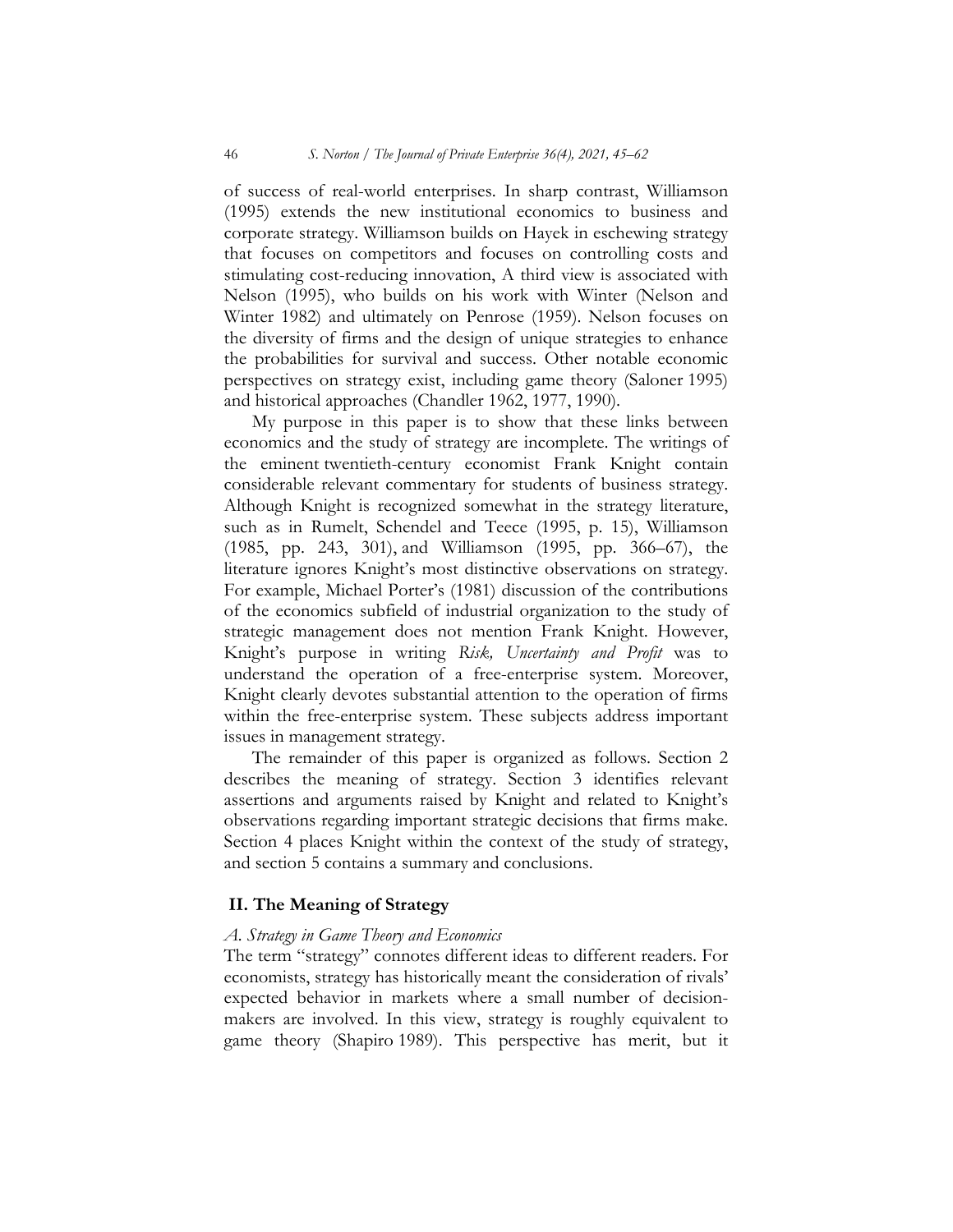provides little basis for empirical analysis or for addressing numerous issues for managers. It is not surprising, then, that for an extended period, the biggest contribution of economics to strategy had roots in game theory.

Dissatisfaction with the competitive-strategy approach with foundations in Bain (1956) stimulated a search for a more general explanation of competitive advantage, and the limited applications of game theory to real markets led to scholarly innovation. The resource-based theory of the firm (Wernerfelt 1984) provides a framework well beyond the structure-conduct-performance paradigm as in Porter (1980).

#### *B. Strategy among Strategic-Management Scholars*

For business school scholars in strategic management, the concept is much broader than either game theory or the applied structureconduct-performance framework. It consists of the major decisions a firm must make in product markets with both small and large numbers of buyers and sellers. Strategy also includes the formation of a firm's goals, choice of products, product attributes, scale and scope, organizational design, and administrative design as in Rumelt, Schendel and Teece (1995). For some scholars the concept includes nearly everything that could resemble Coase's (1937) "coordination within the firm" (Milgrom and Roberts 1992).

#### *C. Other Views of Business Strategy*

The eminent business historian Alfred Chandler influenced the study of strategy. He put forth an inclusive view of strategy. Chandler distinguishes between strategy, with a focus on long-term problems and opportunities facing the firm, and tactics, with a focus on the broad array of problems dealing with day-to-day operation of an enterprise. The difference surely is relevant, but the distinction does raise some other important questions. For example, Brickley, Smith and Zimmerman (1997) distinguish between business strategy and corporate strategy. The former entails questions of cost leadership and product differentiation and focuses on the effective use of information regarding consumer demand and competitive behavior. The latter entails questions of scale and scope and focuses on the appropriate selection of optimal firm size and product mix. The scholarly literature is replete with analysis of both types of strategy, and both have long-term and short-term dimensions. In short, a strategy is nearly any systematic decision a firm makes—formalized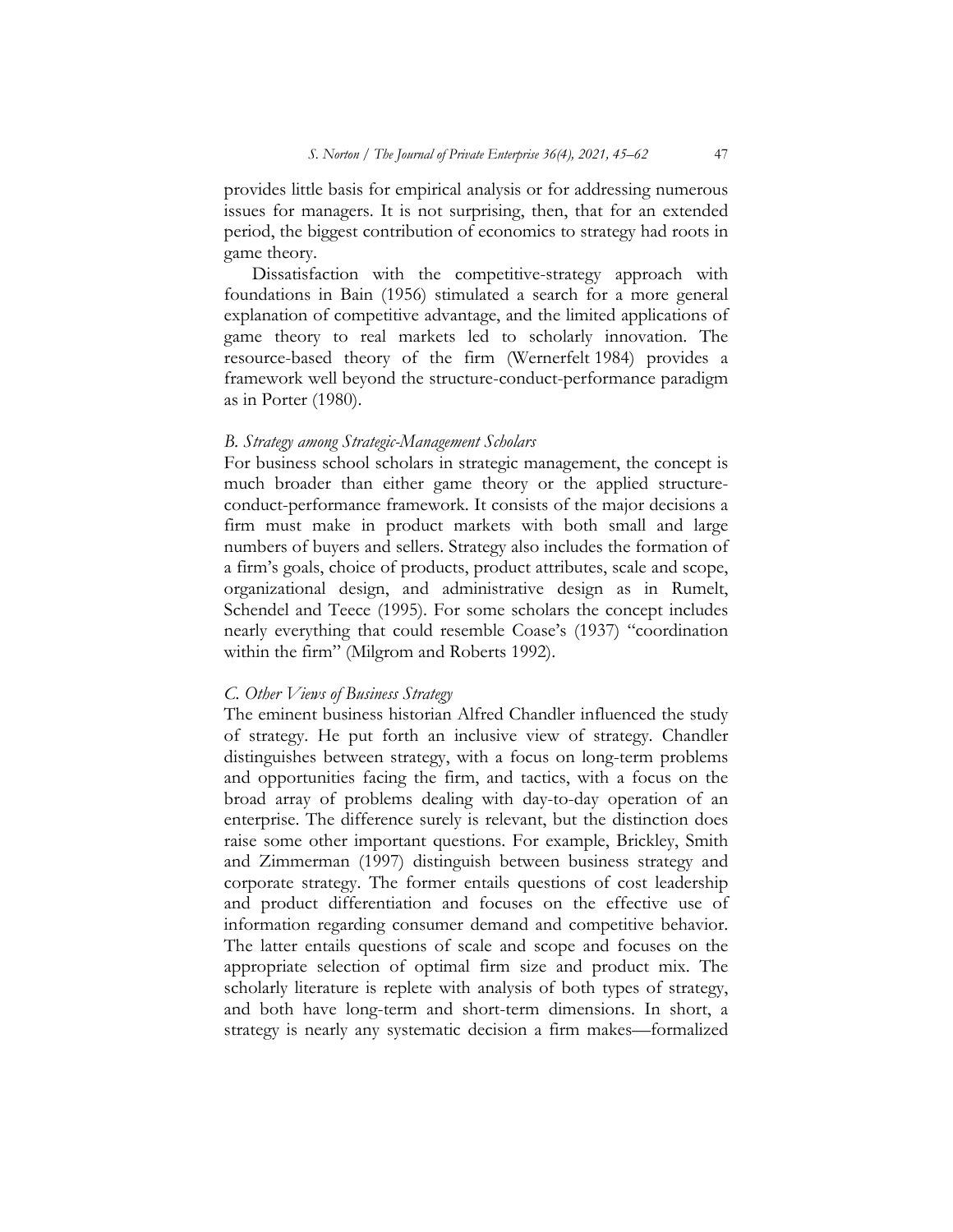or not—that aims at ensuring the firm's long-run survival and success.

### **III. Frank Knight on Business Strategy**

The modern theory of the firm and the study of economies generally owe much to Knight's *Risk, Uncertainty, and Profit.* In that work, Knight identifies the nature of coordination within the firm, entrepreneurship, competitive equilibrium, and the free-enterprise system. Moreover, Knight traverses a broad range of topics, including many of the topics of modern Austrian, neoinstitutional, and neoclassical economics. While much of his work has at best a modest link with strategy, four topics seem to be enormously relevant to strategy. The persistent theme deals with issues of information acquisition and processing on the part of firms. Knight's themes for business strategy are forecasting demand, forecasting new products, forecasting and managerial control, and managerial selection.

#### *A. Forecasting Demand*

Profit arises from the fact that entrepreneurs contract for productive services in advanced at fixed rates, and thus profit is realized when the product is produced and sold in the market (Knight [1921] 1971, pp. 271–74). Entrepreneurs and managers face uncertainty precisely because demand is uncertain. Other factors of production receive a fixed promised payment (provided of course there is sufficient cash flow to pay as promised) while the entrepreneur/owner receives the residual profits. Profit arises by upsetting anticipations and producing a product that exceeds the broadly defined costs.

Rumelt, Schendel and Teece (1995) identify the four key questions regarding strategy. These questions do not define strategy but constitute a research agenda for scholars studying strategy. When entering a productive activity, the producer must estimate future demand that they are striving to satisfy and their operations in attempting to satisfy that demand. In brief, forecasting demand is an essential ingredient for producers/sellers.

The problem of forecasting demand provides some insights into the reasons for the existence of firms and the nature of coordination within the firm. The profit residue is the margin of miscalculation on the part of non-entrepreneurs and unsuccessful entrepreneurs that do not force the successful entrepreneurs to pay as much for productive services as they should be forced to pay (Knight [1921] 1971, p. 284). This discrepancy arises because the entrepreneur and firms specialize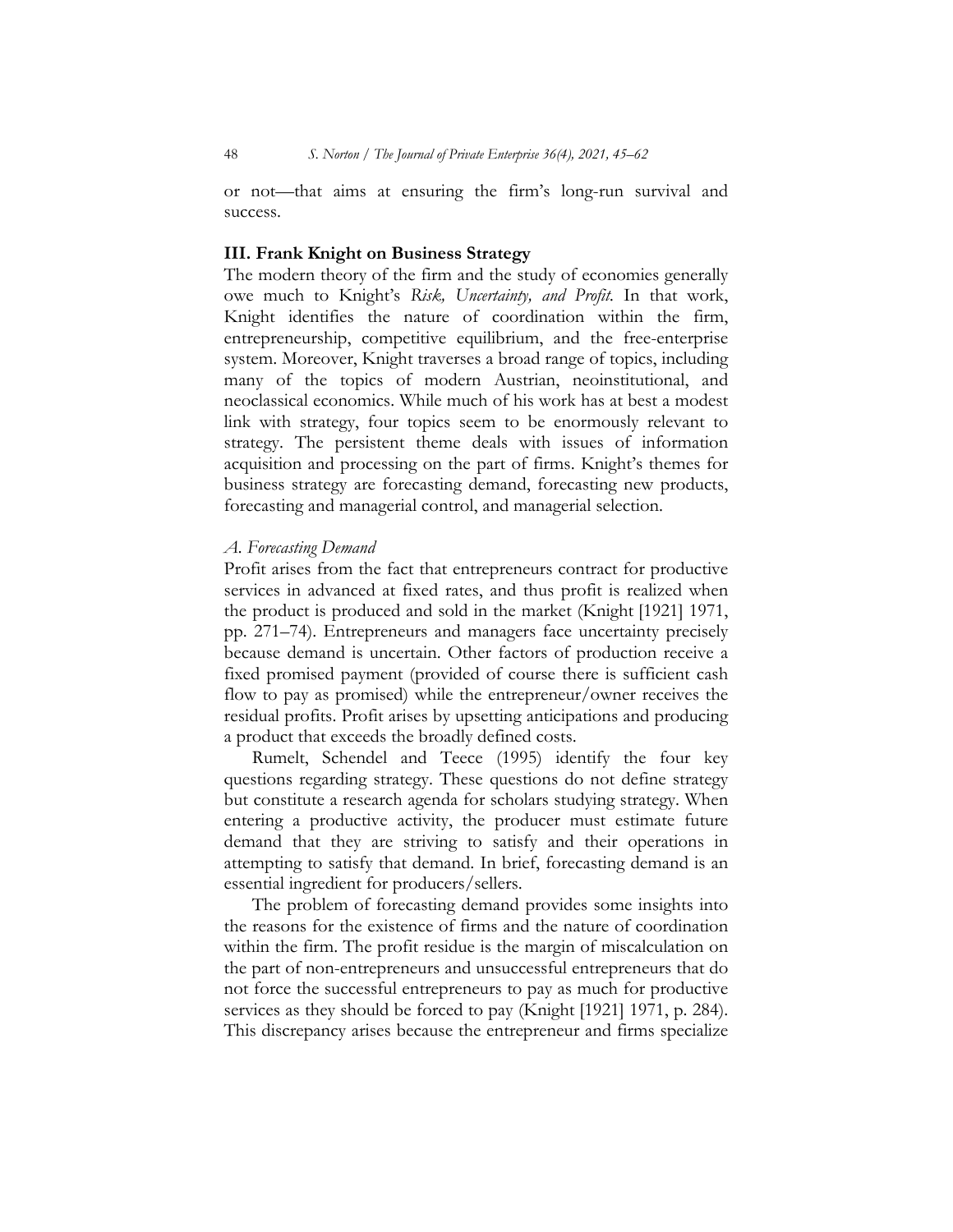in forecasting. Forecasting consumer wants involves a violation of the conventional features of specialization of labor. In general, people predict the future and adapt their conduct more effectively when the results accrue to themselves rather than when they accrue to others. However, consumers do not predict their wants even though they have their own best interests in mind. They usually do not even contract in advance for goods, relying on production for the market to satisfy their wants. Why is this so? Knight's answer ([1921] 1971, p. 240) is consumers do not know what their demands will be in the future, but firms whose managers specialize in acquiring and storing information from the market have a comparative advantage in predicting consumers' behavior—what they will want and their willingness to pay. Producers (at least producers organized as firms) can foresee the wants of a multitude with more ease and accuracy than a single individual (consumer) could. The rationalization for this circumstance is that firms have lower costs than consumers in estimating demand. Coase (1937) criticizes Knight for failing to specify the relevant market costs that lead to the existence of firms, but Williamson (1985, p. 78) affirms Knight's specification of the costs of ascertaining prospective market costs and prices that give rise to the existence of firms.

Knight notes that beneficial specialization regarding forecasting is twofold. First, great heterogeneity exists regarding human ability in forecasting the future in different contexts. People possess different abilities, and specialization results (Knight [1921] 1971, p. 242). Second, the law of large numbers leads firms as sellers to reduce uncertainty about demand and cost. A frequent observation by Knight is that grouping instances reduces uncertainty. Accordingly, the successful firms as sellers can "produce for the market."

#### *B. Evidence on Forecasting Demand*

Chandler (1977) also addresses the problem of forecasting with special reference to large firms. A much-ignored observation by Chandler is that a principal reason for the rise of large industrial enterprise in the American economy was the ability of large firms to synchronize production with consumer demand in ways that generated production-cost savings and reduced inventories. Chandler attributes great importance to scale and scope in the emergence of large enterprises. However, a strong complement is the role of forecasting demand to smooth production so that scale and scope economies could be achieved.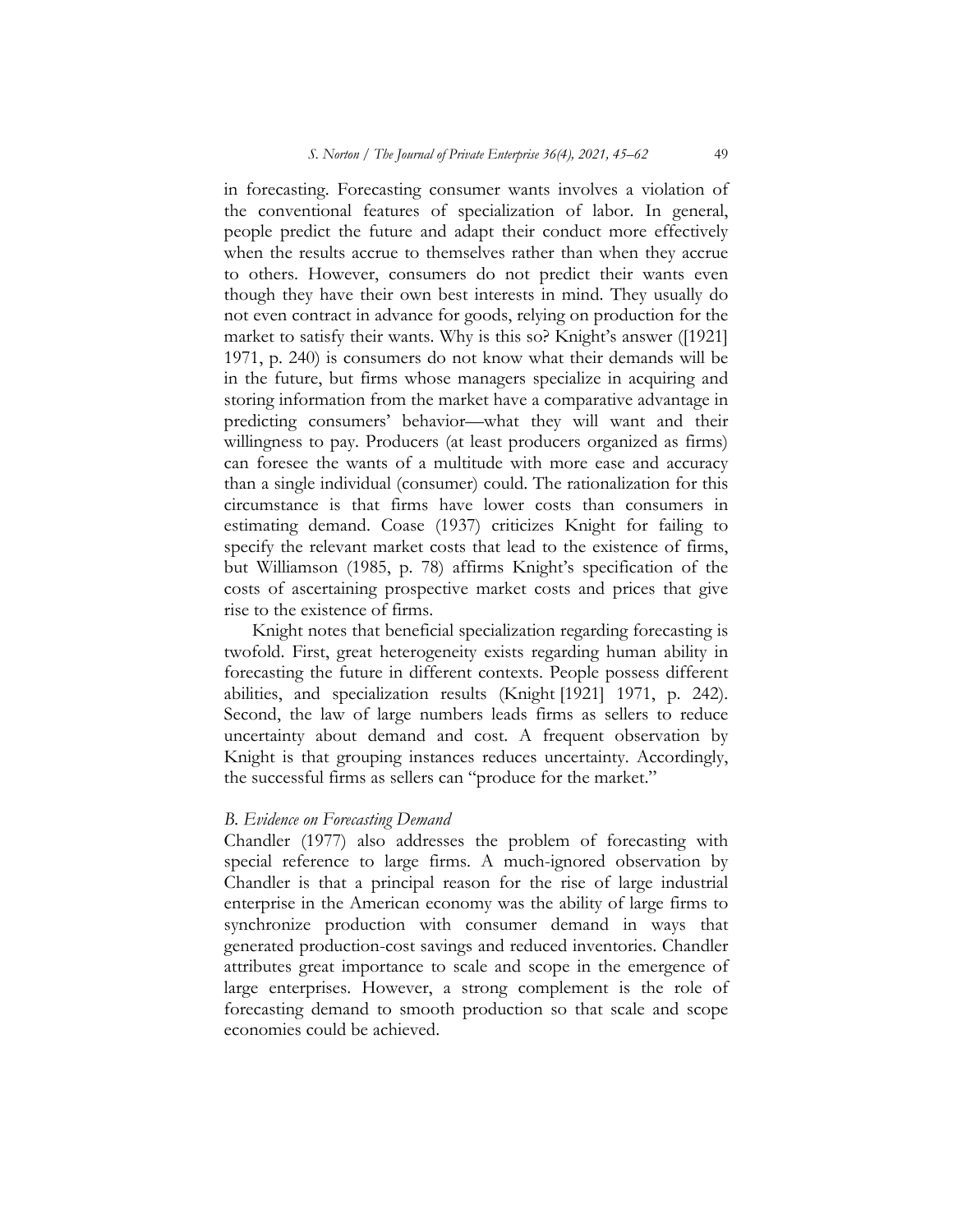Chandler cites a number of examples where the ability to forecast enhances scale and scope economies. Chandler's assertion (1977, pp. 456*,* 460–64) also emphasizes the role of forecasting demand, especially in the case of continuous-process manufacturers, retailers, and railroads, as a reason for the emergence of large businesses in the US economy, including General Motors, General Electric, Westinghouse, Montgomery Ward, the New York Central and Atchison, Topek & Santa Fe railroads, and Sears, Roebuck. Thus, Chandler's account illustrates Knight's theory of the firm. Those firms and others dominated their competition because they integrated production *and* distribution and did so because they performed the forecasting function superbly.

Readers of Chandler and researchers following in his wake have tended to stress other topics: vertical integration, the multidivisional enterprise (M-form), the rise of professional managers, and the simple issues of scale and scope. It might be useful to view the term "visible hand" as including the coordination benefits from forecasting and monitoring developments related to the invisible hand.

O'Brien (1997) builds on Chandler and notes that the relevance of forecasting periodic demand varies by the nature of the businesses involved. In some businesses, short-run production synchronization with final market demand played a modest role. For example, I. M. Singer never achieved large-scale production and McCormick Harvesting Machine Company produced largely for seasonal demand. Consequently, neither firm had as strong an incentive to synchronize production with retail demand as firms with large-scale, continuousprocess production and annual production runs. However, in other businesses where large-scale, nearly continuous-process production for cyclical or seasonal demand existed, forecasting demand and adjusting output to demand fluctuations were central to the nature of the business and the ultimate dominance of certain firms. The point was particularly relevant where the survival of large industrial enterprises was at stake. For example, the Ford Motor Company achieved large-scale production economies with more or less continuous production. Ford developed an information system that linked manufacturing production with final consumer demand. O'Brien contends and gives some evidence that Ford developed an impressive information-processing system that permitted the synchronization of high-volume production with final consumer demand before other automobile manufacturers as well as large firms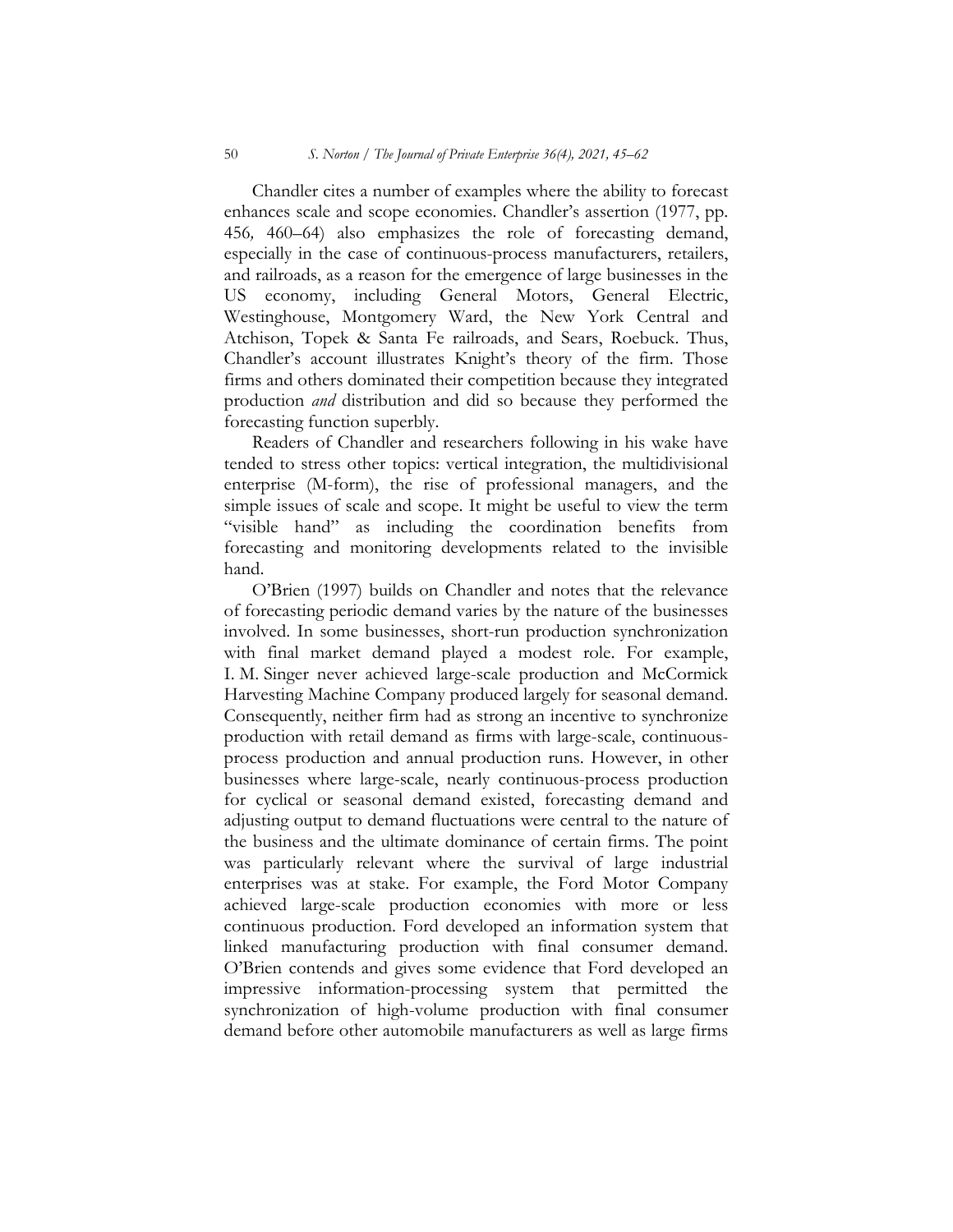in other industries. The contrast between Ford and the other firms simply underscores the relative benefits and costs of information processing with respect to final consumer demand. Of particular relevance for notions of competitive advantage is that O'Brien argues that Ford dominated General Motors in terms of synchronizing its production and sales until the mid-1920s, when General Motors substantially improved its forecasting and information-processing activities in response to a deliberate strategic change by Alfred P. Sloan. Thus, O'Brien (1997) provides a more detailed illustration of Chandler's observation.

Other analysis of the forecasting/production nexus exists. For example, Nelson (1961) develops a model wherein there are costs associated with forecast errors for market prices. Nelson's model is a simple application of the theory of the firm. Nelson identifies the costs of poor forecasts in terms of both insufficient and excess production. Accurate forecasts result in optimal production decisions. Inaccurate forecasts result in either forgone sales when demand is underestimated or costly excess inventories when demand is overestimated. Profits increase directly as firms improve forecast accuracy, increasing production for high-demand periods and contracting production for correspondingly low-demand periods. Nelson's model provides a specific framework for some of Knight's observations. Moreover, Knight's ([1921] 1971, p. 317) contention that the great challenge to the manager is forecasting—especially price forecasting—amplifies the strategic value of Nelson's model.

Chandler notes General Motors exhibited a mixed record regarding forecasting consumer demand. The record of both the inadequacies and later successful synchronization of General Motors' production is a straightforward illustration of Nelson's model and affirms Knight's observation on the value of forecasting in the theory of the firm. Sloan ([1963] 1990) describes General Motors' initially poor performance. He cites both insufficient production in 1923 when the operating divisions lost sales by not producing enough to meet consumer demand and excessive production by failure to anticipate and react quickly enough to consumer-demand changes in the 1924 recession. Consequently, the firm endeavored to improve the synchronization of production with final consumer demand through a change in strategy in the mid-1920s.

There is empirical evidence that the change in strategy benefited General Motors. Apparently, one reason General Motors was able to achieve its remarkable ascendency in the US domestic automobile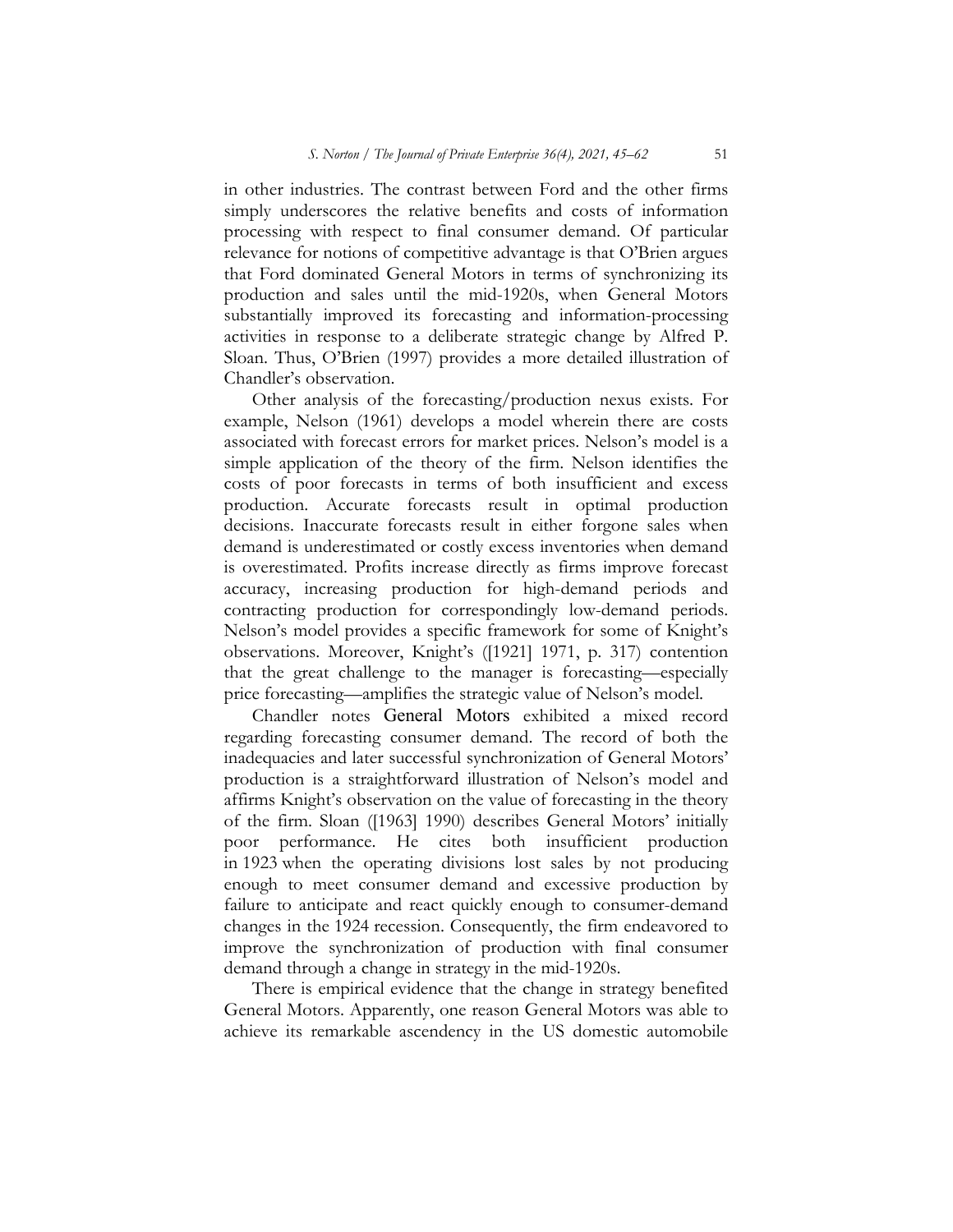industry is competitive advantages in information processing, synchronizing production with retail demand, and lower inventories (Kashyap and Wilcox 1993; Norton 1997). More importantly, Norton (1997) shows not only that Sloan's strategic changes at General Motors led to better links of production with final consumer demand, but that the closer links are also directly related to General Motors' increased rate of return and market share during the 1920s.

The specific studies cited by Chandler and the remarkable innovations at General Motors are extraordinary, but they should not obscure the more general nature of forecasting for short-run production advantage. The point is not restricted to the case of large firms in the distant past. Spulber (1999) echoes Chandler and amplifies the point by asserting that many simple features of business behavior have roots in the demand-forecasting, monitoring, and production-synchronization activities of firms. He observes (1999, p. 350), "Carrying out transactions, such as recording orders, sending bills, and acknowledging receipt of payments appear secondary to the more glamorous activities of innovation and manufacturing. Yet transaction costs can be substantial. By performing such tasks rapidly, accurately, and inexpensively, companies can gain a comparative advantage. Information gathering and distribution by companies is valuable for both its customers and suppliers. This implies that managers must give priority to the company's information systems and transaction processing. Inventory management by companies clears markets. Managers have found they can earn economic rents by quickly adjusting inventories to meet customers' demands."

Elsewhere, Spulber (1998) cites Walmart as a contemporary example of competitive dominance that is linked to quick adjustments to demand changes. Walmart pioneered the monitoring of specific store sales via advanced telecommunications and computer technologies so that inventories and shipments could adjust to market conditions. Spulber also cites the retailer The Gap as able to dominate various traditional retailers by monitoring consumer demand—color, fashion, and styles—to forecast consumer demand and shorten order cycles. The Gap illustrates information-process efficiency with respect to demand changes that are not closely linked to general business fluctuations.

In short, Knight asserts that accurate forecasting is a requisite for successful firms*.* His assertions are consistent with the more formal theoretical work. More importantly, there is evidence that forecasting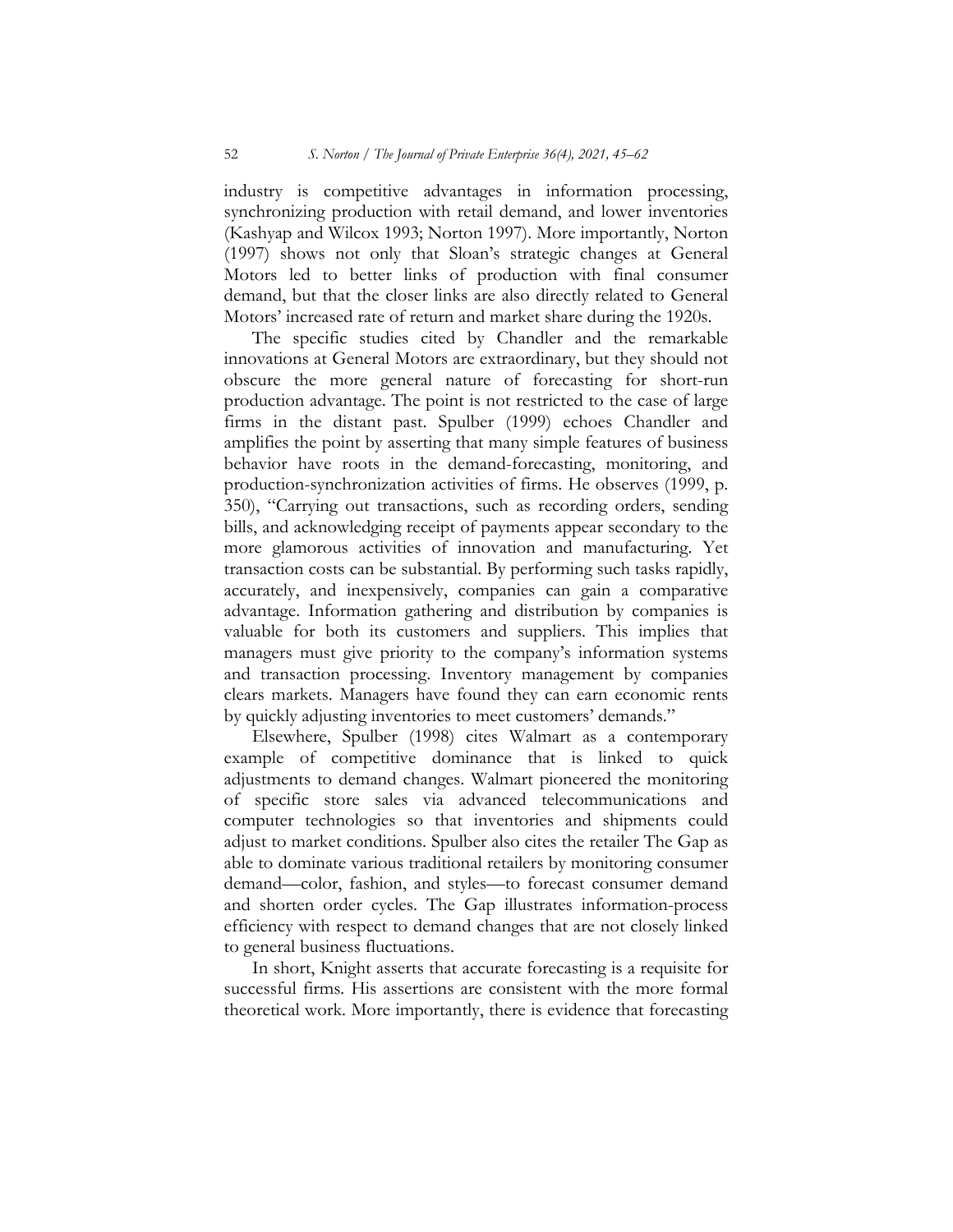and adjusting production are central to the nature of the firm and it is a common feature of dominating competitive strategy.

*C. Forecasting New Products*

Knight argued that the comparative advantage of firms entails the ability to forecast consumer demand beyond the link with short-run production plans. In an important sense, consumers have the most interest in the accurate forecasting of consumer demand. However, consumers have limited information regarding the aggregation of their wants and preferences into market demand and in turn prices. Moreover, the link between projected market price and the costs of supplying products is nearly completely in the domain of firms (Knight [1921] 1971, pp. 240–41). Accordingly, the comparative advantage of firms includes the ability to forecast market demand and ultimately prices of nonexistent products. The logical implication is that successful new products are at the core of surviving and thriving firms' strategies.

Knight ([1921] 1971, p. 265) also identifies two particular challenges for new-product forecasting—the extended period for developing new products and the inherent complexity of human wants. Several factors affect the amount of uncertainty to be recognized and warrant attention. The first to be noted is the length of the production process, for the longer it is, the more uncertainty will naturally be involved. Of noteworthy importance is the general level of economic life. The lower wants of people, those having to the greatest degree the nature of necessities, are the most stable and predictable. The higher up the scale we go and the larger the proportion of the aesthetic element and of social suggestion in motivation, the greater the uncertainty connected with foreseeing wants and satisfying them. Notably, these difficulties of the forecasting problem give firms and managers existence. Thus, they form the foundation of the enterprise and superior performance (Knight [1921] 1971, pp. 267–69).

It is noteworthy that Knight's view differs from Schumpeter's. Although a link between new products and profits is common to both Knight and Schumpeter, Knight stresses the role of understanding consumer wants, pooling information, and examining the feasibility of providing products to satisfy the latent wants (Knight [1921] 1971, p. 241). The Schumpeterian entrepreneur also develops new products. Knight ascribes the same function to entrepreneurs, but goes a step further in describing the informationprocessing nature of developing new products.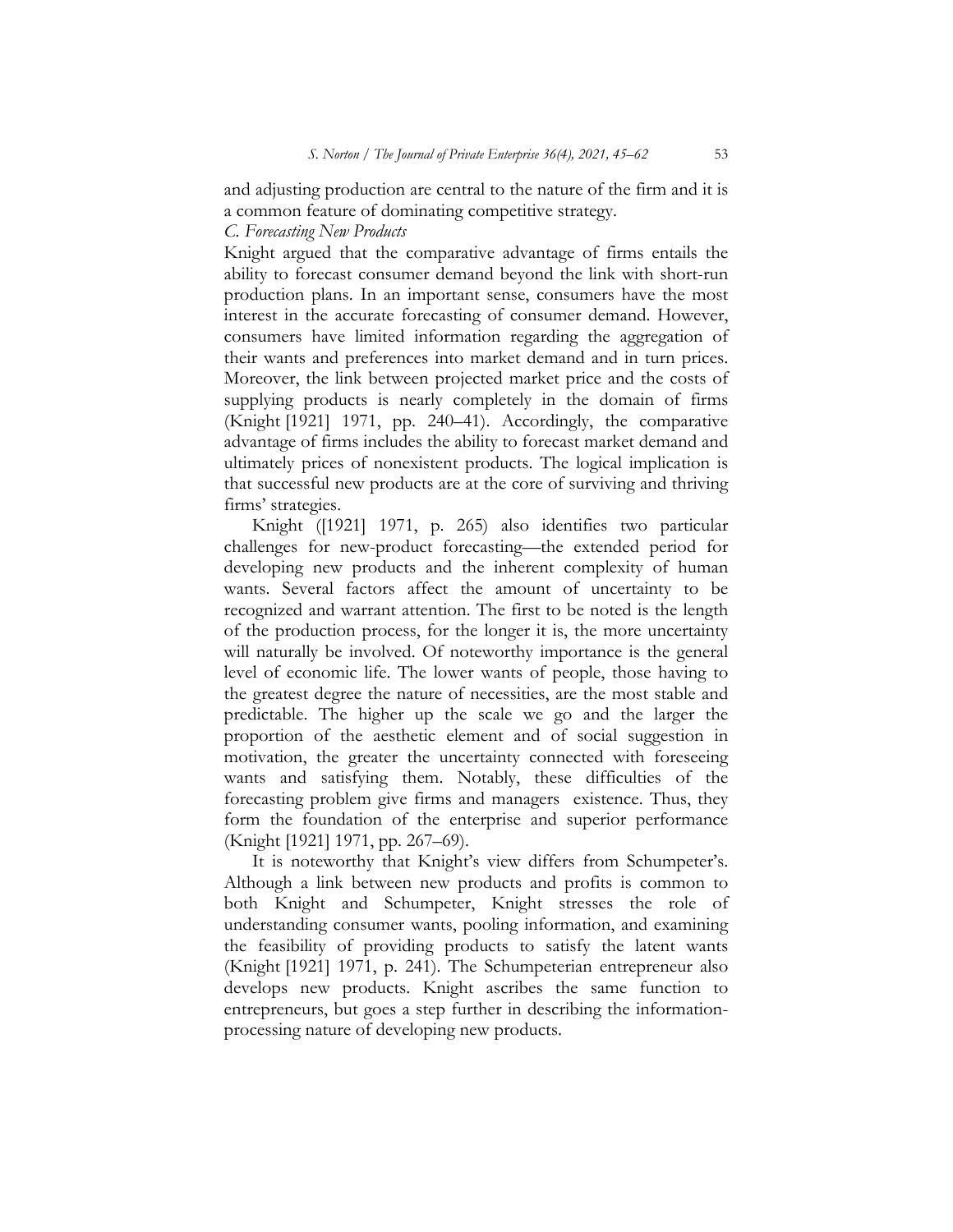More to the point, McClure and Thomas (2021) note that Knight differed significantly from Schumpeter on the broader role of the entrepreneur as financier of new enterprises, a perspective that presaged the venture capital revolution, which Foss and Klein (2012, p. 238) label "Knightian entrepreneurs."

#### *D. Evidence on Forecasting New Products*

The systematic study of firms' marketing decisions fits well with Knight's view of the value of forecasting consumers' desires. The evidence is threefold. First, like the link between forecasting consumer demand and short-term production synchronization as a source of profits, there is ample evidence that new products can generate substantial value for the firm. For example, Chaney, Devinney and Winer (1991) found that new-product introduction resulted in an average increase in market value of the firm of \$84,196,000 in 1991 dollars. While that result simply links new products with enhanced performance, that finding fits with both normative and positive analyses of the process of new-product introductions.

Second, the process of new-product introductions rests on an active role for entrepreneurs in discerning customers' wants and preferences as well as willingness to pay. As Deschamps and Nayak (1995) note, customers do not generally inform sellers of what they want. Deschamps and Nayak also note that there is a basic paradox in much of business life. They illustrate the paradox by observing that customers did not say they wanted fax machines before the invention of fax machines. Deschamps and Nayak cite the example of Ford's failure to develop the minivan.

The details of the story merit attention. Hal Sperlich conceived of a minivan at Ford but could not convince his bosses to approve its development. Part of the difficulty in doing so, Sperlich says, was that "in ten years of developing the minivan, we never once got a letter from a housewife asking us to invent one." Ford executives, he continues, "lacked confidence that a market existed, because the product didn't exist." Seeing no way to argue Ford out of this historical perspective, Sperlich took his personal conviction to Chrysler, which turned the minivan into a profitable line of vehicles.

The story serves to illustrate Knight's point that at least some firms have a comparative advantage in ascertaining what customers want. The advantage is with respect to the mass of unorganized and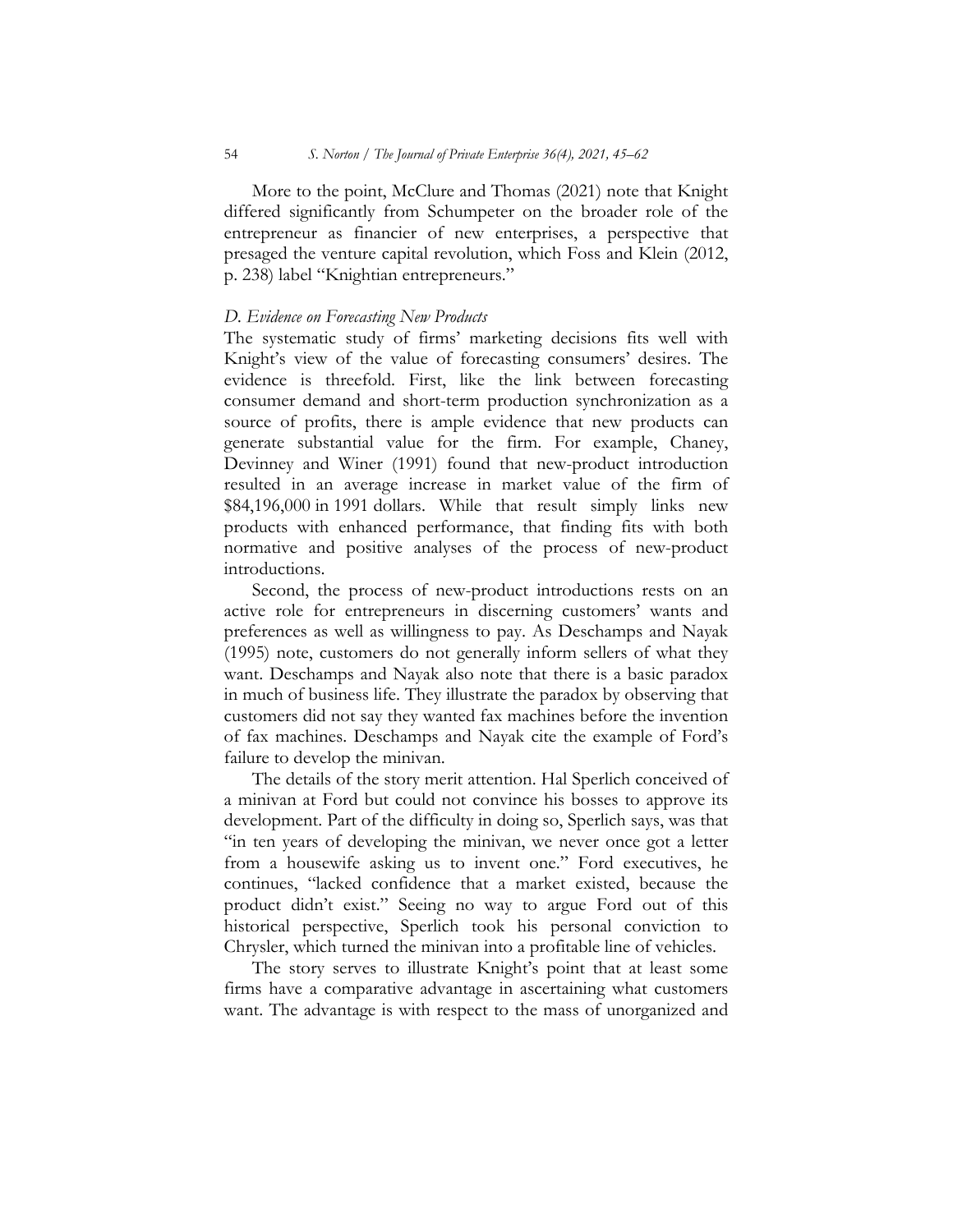disaggregated potential consumers and to firms that discover the advantage—Chrysler in this case and specifically not Ford.

More important in Knight's analysis is that the exercise in comparative advantage typically entails considerable seller investment in resources to discover the sources of people's problems and develop products and services that ameliorate some of those problems. The process of learning potential consumers' wants and willingness to pay, especially vis-à-vis competitors and potential competitors, is a sophisticated process. Urban and Hauser (1980) report on a host of measurement and scaling techniques to identify relevant product attributes as well as attributes of potential products. Product strategy rests on careful analysis of what consumers want and what might matter to them in product development. The marketresearch procedures cover a range of actions, but many rely on the pooling of information, even when the techniques entail interviews.

Knight ([1921] 1971, p. 241) stressed the value of pooling information. Firms are better at forecasting information about consumers and groups of consumers because firms acquire information from many consumers and potential consumers. The fact is the innovative new-product component of Knight's emphasis on the law of large numbers is a key feature of the nature of the firm and presumably a potential source of comparative advantage. The product innovations discussed by Chaney, Devinney, and Winer (1991) presumably entailed extensive analysis and sales forecasting interviews, sampling, test marketing, and competitor analysis relying heavily on the information-processing advantages of the innovating firms.

In addition, there is the complicated issue of commercialization of idealized products that potentially solve human problems and hence are desired by potential consumers. The issue is complicated. It is noteworthy that there is a counter view among marketing scholars that de-emphasizes the firm-based analysis of consumer wants. Von Hippel (1988) stresses the role of users as the source of many product developments. Customers, especially firms as buyers, work with suppliers to develop products that make their own businesses more productive.

Von Hippel's perspective is ostensibly contrary to Knight's, but upon closer inspection it only amplifies the robustness of Knight's arguments. Von Hippel's point is well taken. Moreover, there is ample reason to believe that even in consumer markets, there is some room for customer complaints as a source of product innovation.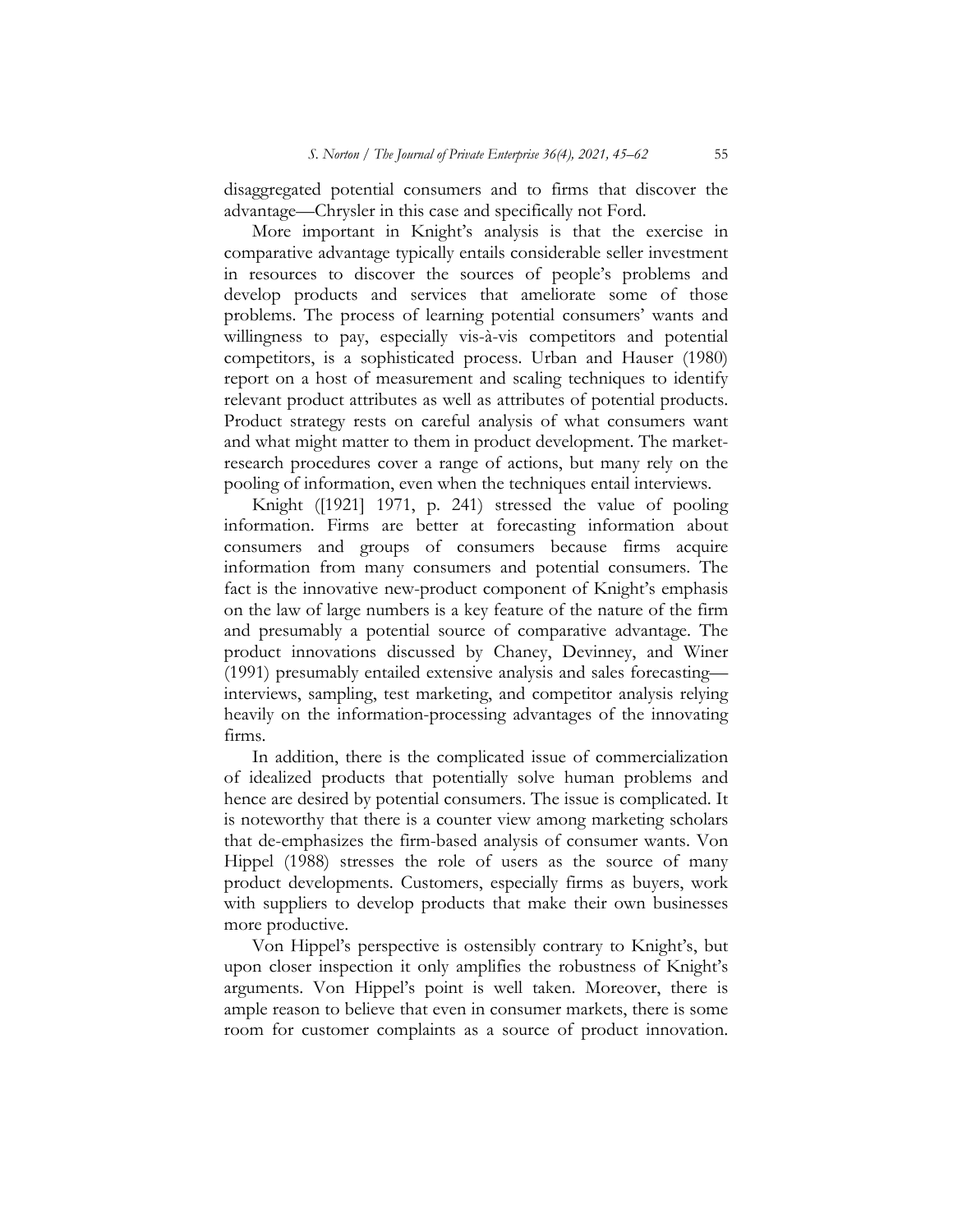However, in both business and household markets, the firm is a repository of information on the demand side. More specifically, the point is that both desired customization on the part of business buyers and customer complaints or dissatisfaction in consumer markets provide useful information. A similar condition exists on the cost side regarding the commercial feasibility of new products. Knight's contention is that the law of large numbers permits firms to ascertain consumers' wants better than consumers themselves could and to ascertain the costs of the firm satisfying those wants in the marketplace (Knight [1921] 1971, p. 317). The dual task of forecasting consumer markets and firms' costs is well described by Knight ([1921] 1971, pp. 237–38).

#### *E. More Evidence on Forecasting New Products*

Deschamps and Nayak (1995) and Urban and Hauser (1980) provide evidence regarding real-world firms addressing the two forecasting issues. If Knight is correct, then examples must abound because he asserts that these features are endemic to the free-enterprise system.

Consider, however, just one example. Berndt et al. (1997) provide a detailed econometric study of competition in the US antiulcer market. Their study provides remarkable detail about consumer and competitor behavior. They document Schumpeterian competition in developing new products, but they also document the antiulcer pharmaceutical firms' information-intensive competition—observing sales by categories of customers, product attributes, and marketing tactics and promotions, down to the minutes of sales forces' contact time with prescribing physicians. Presumably, the firms also relied on proprietary cost information as well that was not part of the study, but the published record shows that competing firms sample the prospective marketplace and existing markets regarding patterns of demand and purchasing. The process involves a lot of inference regarding product attributes, willingness to pay, communication costs, competitive reactions, and others. As in most inferential analysis, the law of large numbers generates benefits to the parties who can attain data at low cost. The record shows that inference is precisely how firms conduct business and try to achieve competitive advantage. The centrality of information processing is evident. Thus, Knight's assertions from a distant era fit the real-world facts regarding the most recent products and current business practices.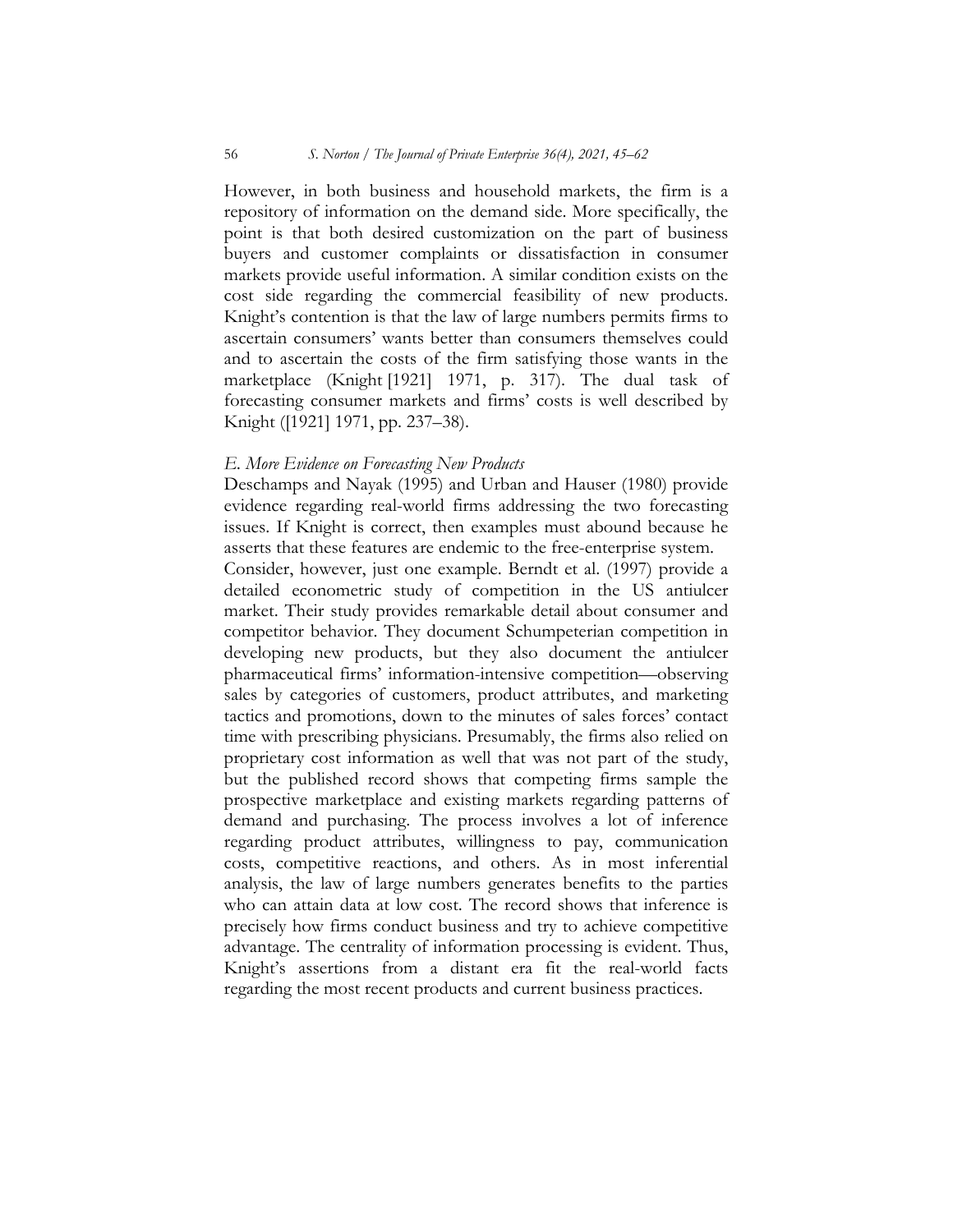#### *F. Forecasting and Control*

Knight also argues that forecasting and control are related by necessity. Managers and firms exist because of uncertainty. Forecasting is a response to uncertainty, but coordination of forecasts with actions—"deciding what to do and how to do it" becomes the central task of social organization and particularly the organization of production within the firm (Knight [1921] 1971, p. 268). Given different human abilities and interests and the gains from specialization, a natural economy of coordination of forecasting and control emerges. Knight suggests that firm survival and dominance rest on the effective linking of forecasting and control (Knight [1921] 1971, p. 268). Knight's point is subtle. The link of forecasting and control stems from the difficulty and value of forecasting. Where forecasting is relatively costless, the necessity for linking forecasting and control is diminished.

#### *G. Evidence on Forecasting and Control*

There are instances in business history as well as empirical analysis that lend credence to the forecasting/control nexus. One case is ownership structure of the publicly held corporation. One important feature of corporate strategy is the structure of ownership. Diffused ownership entails a widely dispersed base of stockholders with the owners of the largest number of shares only holding a relatively small percentage of the number of shares outstanding. In contrast, concentrated ownership occurs when a small number of shareholders hold a large number of shares. Demsetz (1983) argues that concentrated ownership and hence more active control is the appropriate ownership strategy when firm performance is difficult to predict. Accordingly, concentrated ownership permits specialization of a relatively small number of shareholders who specialize in forecasting the performance of the subset of firms for whom forecasting by outsiders is difficult. If the firm's performance does not meet expectations, the active stockholder can compel explanations and pressure the firms' managers to alter their strategies. In businesses where predicting performance of the firm is easier, there is no necessity for groups of specialized shareholders to emerge to predict firm performance and monitor the outcome. Empirical evidence provided by Demsetz and Lehn (1985) generally affirms the point. Thus, Knight's link of forecasting and control is consistent with certain ownership strategies of the modern public corporation.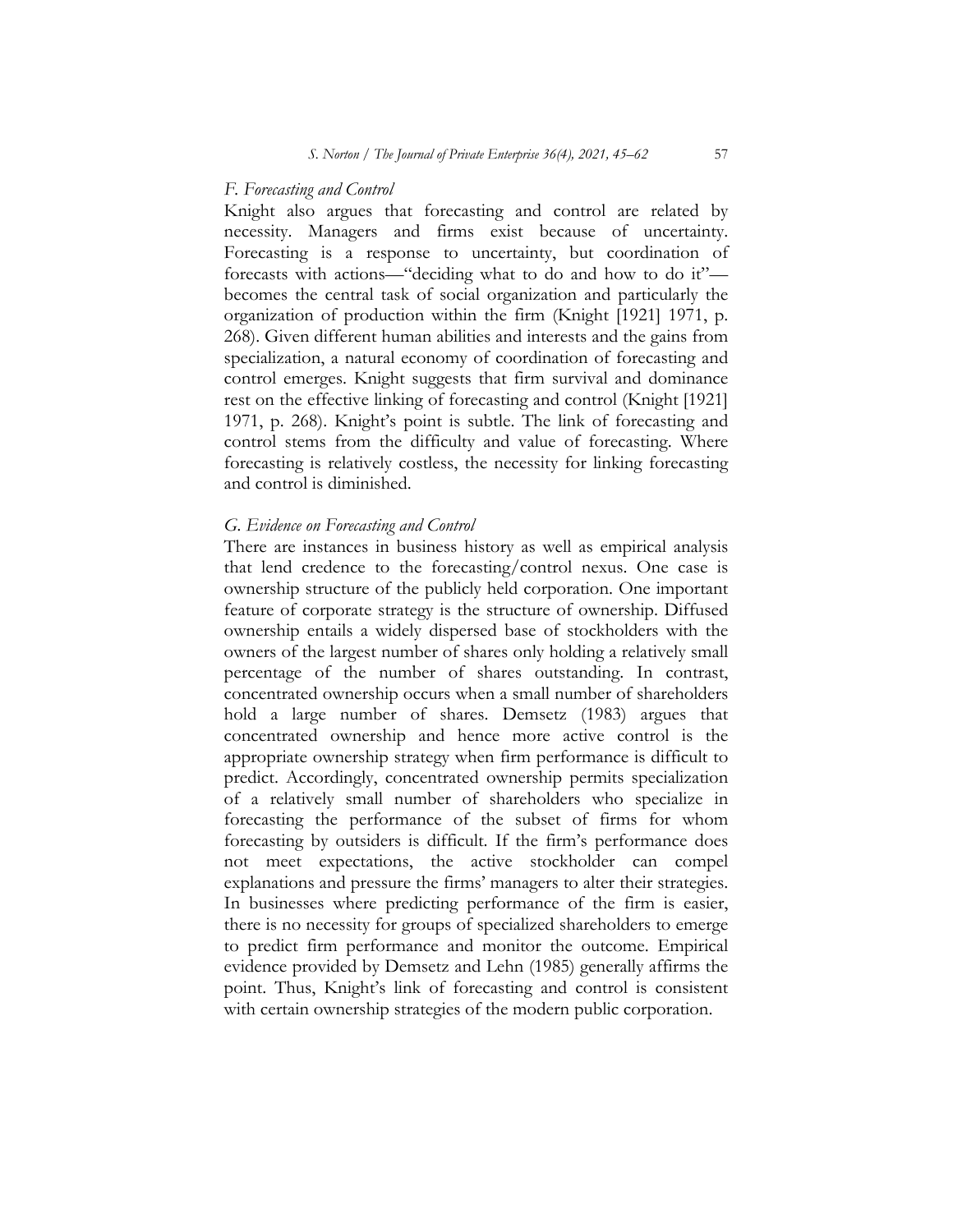A second example is business-format franchising, the contractual arrangement that is common in fast food and hotels. In those cases, there is reason for local-outlet-franchisee ownership (as opposed to parent-company-owned outlets) to be linked with difficulty in forecasting retail sales. The logic is that difficulty in forecasting retail sales results in difficulty in assessing performance of local store managers. Consequently, it is difficult for central management to determine whether good or bad sales are due to market conditions or due to the efforts of distant local managers. One solution is to make the local manager also an owner (franchisee) and thus have an incentive to control performance directly. Indeed, Norton (1988) shows that in some industries that is precisely the case, especially when there are powerful free-rider incentives as in Lafontaine and Shaw (2005).

A third example is the role of central headquarters of the multidivisional firm. Chandler affirms the crucial importance of control from the headquarters at General Motors. The success of General Motors under Sloan, compared to its turbulent times under its founder William C. Durant, reflected, *inter cilia*, virtually no control over certain functions of the operating divisions under Durant but judicious and effective control in the Sloan years after Durant. The successful control took the form of developing "divisional indices" that the central staff developed each year based on macroeconomic forecasts and divisional expectations. These indices served as the basis to evaluate divisional performance. The forecasting and control functions of the headquarters' staff were intertwined. The strategy proved successful at General Motors and elsewhere.

### *H. Managerial Selection*

Knight also stresses the great importance of human capital in firm performance. He stresses the relevance of selecting the best people for various jobs, with special emphasis on selecting the right managers. His points merit attention: "The first necessary step in understanding the distribution of control and responsibility in modern business is to grasp this fact: What we call 'control' consists mainly of selecting someone else to the 'controlling'. Business judgment is chiefly judgment of men. We know things by knowledge of men who know them and control things in same indirect way" (Knight [1921] 1971, pp. 291–92). A few pages later, Knight expands on the economics of management selection: "The paradox of the hired manager, which has caused endless confusion in the analysis of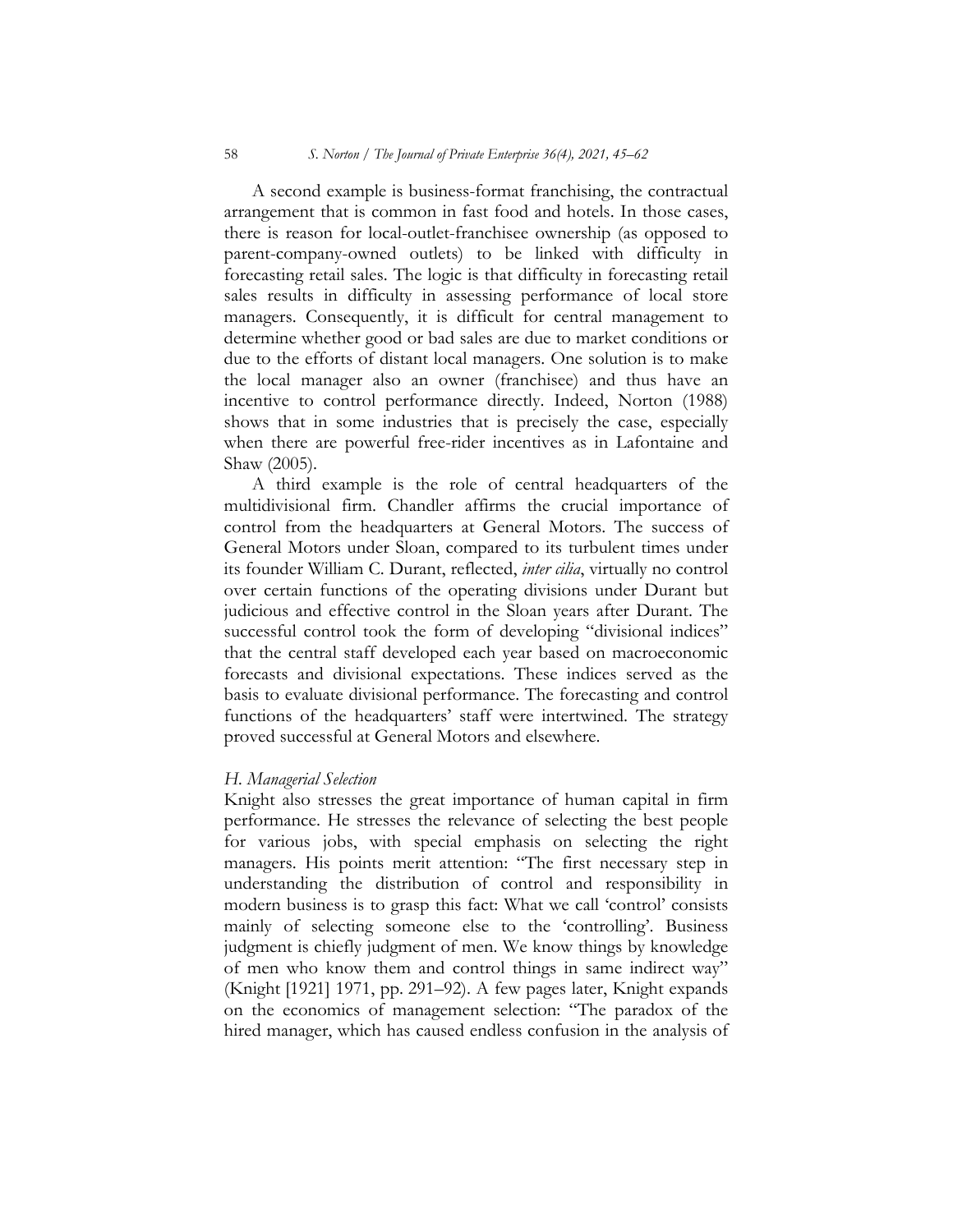profit, arises from the failure to recognize the fundamental fact that in organized activity the financial decision is the selection of men to make decisions" (Knight [1921] 1971, p. 297).

Knight raises a different issue for the competitive nature of firms. In addition to conventional forecasting issues—the synchronization of production with demand, forecasting the insufficiently fulfilled wants of potential consumers, and the link of the problem of forecasting with the problem of control—Knight raises an additional type of forecasting: forecasting human abilities. The free-enterprise system requires ex ante judgment about which individuals will best perform a set of tasks associated with particular positions within the firm. Presumably, because Knight identifies the managerial-selection problem as foundational to the operation of firms, the survival and superior performance of firms rests on performing the managerialselection function well.

#### *I. Evidence on Managerial Selection*

There is wide-ranging evidence that firms' strategies also focus on the issue of managerial selection. Consider the case of business-format franchising. One motive for this type of franchising falls under the rubric of "resource constraints." Financial constraints are one putative reason for franchise arrangements, but the argument has limited applicability (Norton 1995). A more relevant argument is that the chief resource constraint is the supply of competent managers for local outlets. Offering a franchise contract serves as a screening mechanism to identify competent managers willing to commit to long hours and a deferred payoff. In the fast-food industry's language, the goal is to identify people who are excellent management prospects. Norton (19888) provides some evidence consistent with the hypothesis and congruent with Knight's observations.

Consider also the practice of rank-order tournaments as developed by Lazear and Rosen (1981). In this arrangement, compensation is based on relative performance. While this arrangement entails potential benefits and costs, its existence surely attests to its value at least in some contexts. Often this form of compensation is viewed as a motivational device, and logically it must have motivational properties. However, tournaments and promotion ladders more generally can serve as screening devices to identify managers best suited to certain positions, especially managerial positions. The same point could be made for other compensation systems.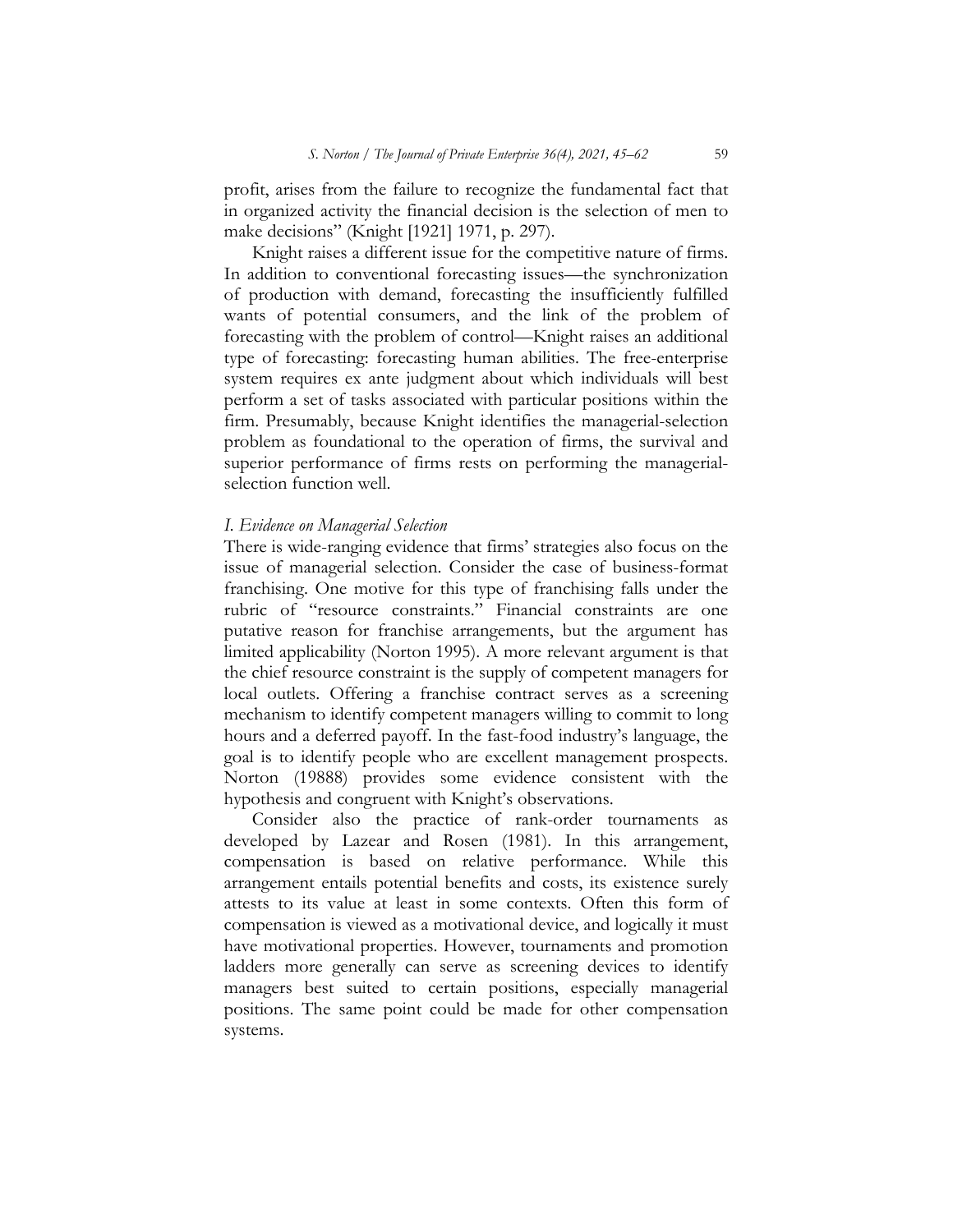The case of the turnaround specialist is another illustration of Frank Knight's assertions regarding both the relevance and commonplace nature of managerial selection. His treatment certainly makes mention of subjective features of human judgment in managerial selection. No doubt, subjective judgments do play a role in managerial selection. Pierpont Du Pont's selection of Alfred P. Sloan and Henry Ford III's firing of Lee Iacocca are conspicuous illustrations. However, Knight stressed the centrality of performance, not necessarily the mechanism by which it is achieved. Franchising, intrafirm tournaments, and promotion ladders are examples of mechanisms that plausibly achieve what Knight in near intellectual antiquity deemed was crucial for viable enterprises. There exists a high-profile literature that strongly affirms the role of managerial selection, including Allgood and Farrell (2003) and Bertrand and Schoar (2003). Thus, Knight again offers perspective on firms' strategies that are consistent with contemporary scholarship and realworld practice.

### **IV. Summary and Conclusion**

The analysis above indicates that Knight emphasized the role of forecasting as central to the behavior of firms. Regarding the first big question of strategy, Knight argues that there are differential abilities and differing performance in nearly all dimensions of firm behavior, but especially in forecasting demand and new products (Knight [1921] 1971) 241–44. Moreover, Knight's discussion of the importance of managerial selection points to differences in a firm's actions in both designing strategies that match positions with abilities and presumably ultimately with respect to the abilities of its managerial workforce.

The study of strategy has relied heavily on other economists, notably Porter (1980) and Williamson (1995). The richness of Knight's analysis and its link with contemporary economics suggests that there is compelling reason to pursue research on strategy using Frank Knight's framework.

#### **References**

- Allgood, Sam, and Kathleen A. Farrell. 2003. "The Match between CEO and Firm," *Journal of Business* 76 (2): 317–41.
- Bain, Joe S. 1956. *Barriers to New Competition*. Cambridge, MA: Harvard University Press.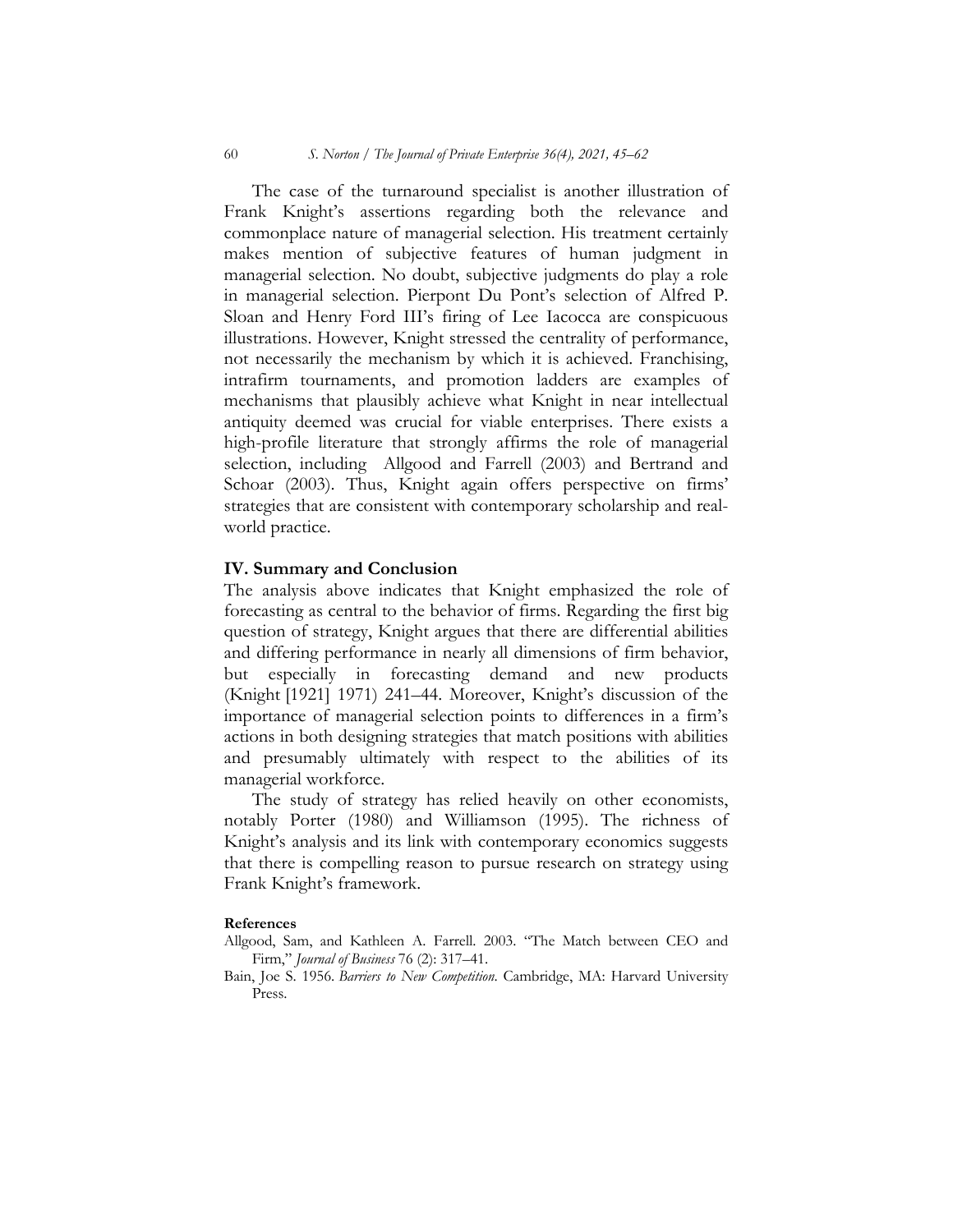- Bertrand, Marianne, and Antoinette Schoar, 2003. "Managing with Style: The Effects of Managers on Firm Polices." *Quarterly Journal of Economics* 118: 1169– 208.
- Berndt, Ernst R., Linda T. Bui, David H. Lucking-Reiley, Glen L. Urban, and Valerie Y. Suslow. 1997. "The Roles of Marketing, Product Quality, and Price Competition in the Growth and Composition of the U.S. Antiulcer Drug Industry." In *The Economics of New Goods*, ed. Timothy Bresnahan and Robert Gordon, 277–322. Chicago: University of Chicago Press.
- Brickley, James, Clifford W. Smith, and Jerold Zimmerman. 1997. *Managerial Economics*. McGraw-Hill.
- Chandler, Alfred D. 1962. *Strategy and Structure*. Cambridge, MA: MIT Press.
- Chandler, Alfred D. 1977. *The Visible Hand: The Managerial Revolution in American Business*. Cambridge, MA: Harvard University Press.
- Chandler, Alfred D. 1990. *Scale and Scope: The Dynamics of Industrial Capitalism*. Cambridge, MA: Harvard University Press.
- Chaney, Paul K., Devinney, Timothy, and Winer, Russell S. 1991. "The Impact of New Product Introductions on the Market Value of Firms." *Journal of Business* 64 (4): 537–610.
- Coase, Ronald H. 1937. "The Nature of the Firm." *Economica* 4 (16): 386–405.
- Demsetz, Harold. 1983. "The Structure of Ownership and the Theory of the Firm." *Journal of Law and Economics* 26 (2): 375–90.
- Demsetz, Harold, and Kenneth Lehn. 1985. "The Structure of Corporate Ownership: Causes and Consequences." *Journal of Political Economy* 93 (6): 1155–77.
- Deschamps, Jean-Philippe, and P. Ranganath Nayak. 1995.*Product Juggernauts,* Boston: Harvard Business School Press.
- Foss, N., and P. Klein. 2012. *Organizing Entrepreneurial Judgement*. Cambridge, UK: Cambridge University Press.
- Kashyap, Anil K., and David W. Wilcox. 1993. "Production and Inventory Control at the General Motors Corporation in the 1920's and 1930's." *American Economic Review* 83 (3): 383–401.
- Knight, Frank H. (1921) 1971. *Risk, Uncertainty and Profit*. Chicago: University of Chicago Press.
- Lafontaine, Francine, and Kathryn L. Shaw. 2005. "The Dynamics of Franchise Contracting: Evidence from Panel Data." *RAND Journal of Economics* 36 (1): 131–50.
- Lazear, Edward P., and Sherwin Rosen. 1981. "Rank-Order Tournaments as Optimum Labor Contracts." *Journal of Political Economy* 89 (5): 841–64.
- McClure, James E., and David Chandler Thomas. 2021. "Schumpeter's Fatalistic View of Capitalism: How His 'Essential' Process of Creative Destruction Survived." Working paper, Ball State University, March.
- Milgrom, Paul and Roberts, J. 1992. *Economics, Organization, and Management*. Englewood Cliffs, NJ: Prentice-Hall.
- Nelson, Richard R. 1961. "Uncertainty, Prediction, and Competitive Equilibrium." *Quarterly Journal of Economics* 75 (1): 41–62.
- Nelson, Richard R. 1995. Recent Evolutionary Theorizing About Economic Change., Journal of Economic Literature, 33 (1): 48-90
- Nelson, Richard R. 1997. "Why Do Firms Differ and How Does It Matter?" *Strategic Management Journal* 12, no. S2: 61–74.